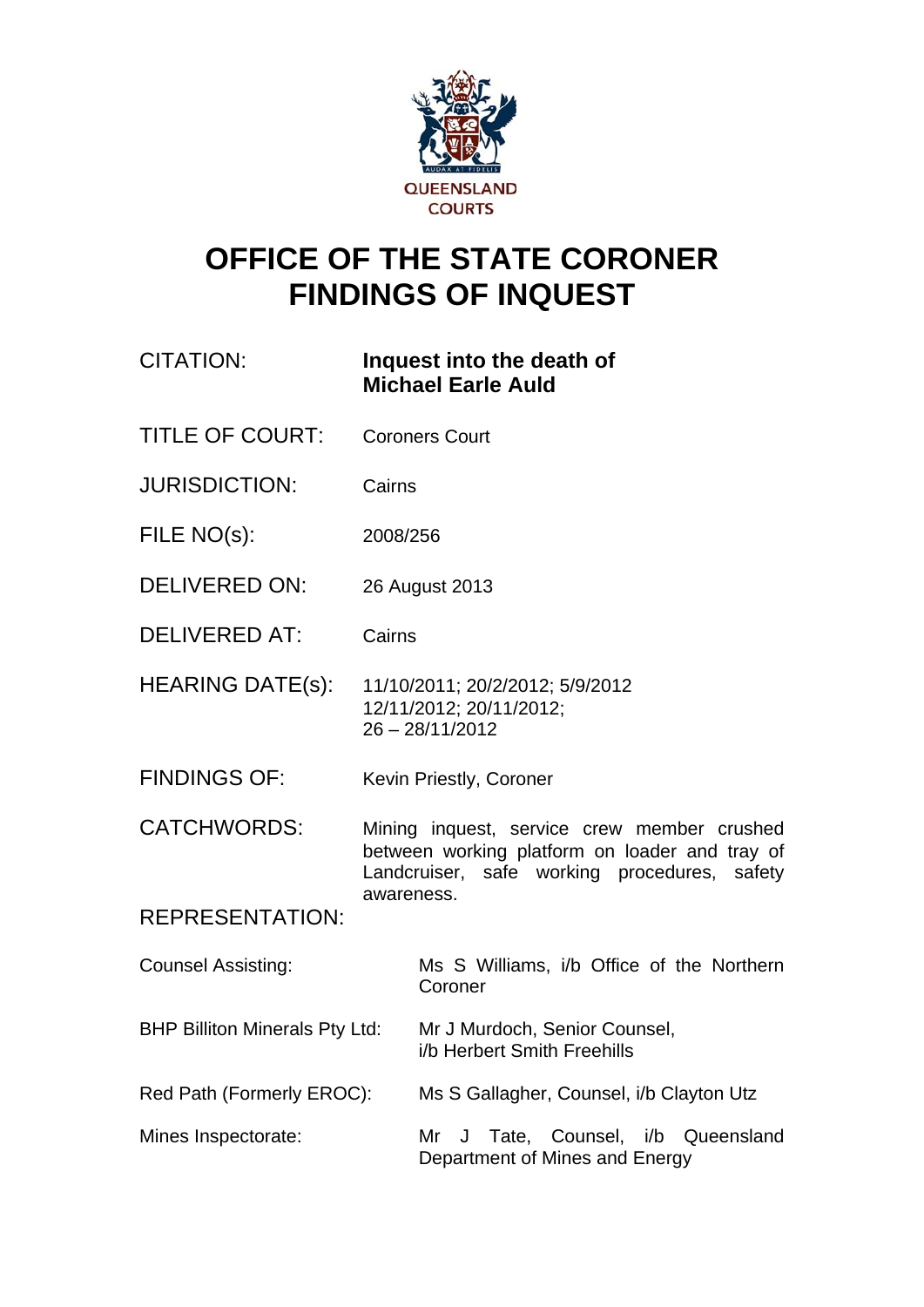# *Introduction*

Michael Earle Auld was 50 years of age and lived with his wife at Tin Cay Bay, Queensland.

On 17 January 2008 Mr Auld was working in the employ of EROC Pty Ltd (to become Redpath Australia Pty Ltd), a contractor providing underground mine services to BHP Billiton Minerals Pty Ltd (BHPB), the holder of the Cannington Mine Lease. The Cannington Mine is located about 80kms south of McKinlay, west of Townsville. Mr Auld had worked for Redpath at Cannington for about 14 months.

At approximately 11.07am Mr Auld was fatally injured while working underground on the 375 metre level when he was crushed between the rear of a Toyota Landcruiser utility and a basket (working platform) attached to a Volvo L120D loader.

Included in the Appendix are images taken from the Mines Inspectorate's report showing the vehicles involved in the incident.

The immediate circumstances surrounding the fatality are not in issue.

Mr Auld was part of a three-person service crew; the other two members were Apimeleki Rabuka, Miner, and Graham Box, Boilermaker. All were employees of Redpath. The crew worked twelve hour shifts from 5.30am to 5.30pm. This was the first day that the three had worked together as a crew.

Mr Auld, Mr Rabuka and Mr Box were directed to extend services into a fresh air base on the 375 metre level. This involved accessing the service lines on the roof of the drive. Mr Auld and Mr Box drove to the location in a Landcruiser utility with all of the necessary parts and tools in the tray. Mr Rabuka drove the Volvo loader to the site. On arrival all three men stood at the rear of the Landcruiser and discussed how to do the job. Mr Auld asked Mr Rabuka to bring the basket on the Volvo loader closer to the back of the tray on the Landcruiser in preparation for the transfer of equipment from the tray to the basket. The plan was to raise the basket with crew members and equipment aboard to access the roof.

Mr Auld and Mr Box faced towards the tray, checking equipment and paperwork while Mr Rabuka approached with the Volvo loader. Mr Box turned to face the approaching Volvo loader, initially signalling it forward. When the basket was close, he signalled to Mr Rabuka to stop.

Mr Rabuka saw the hand signal from Mr Box and slowed the Volvo loader. At this point, Mr Rabuka either stopped momentarily and continued or failed to stop. Mr Auld was crushed between the basket and the tray of the Landcruiser. Mr Box escaped injury due to the angle at which basket closed on the Landcruiser or he was just out of the crush zone.

Mr Rabuka reversed the Volvo away, releasing Mr Auld. Mr Box attempted to raise the alarm using the radio in the Landcruiser but was unsuccessful. Mr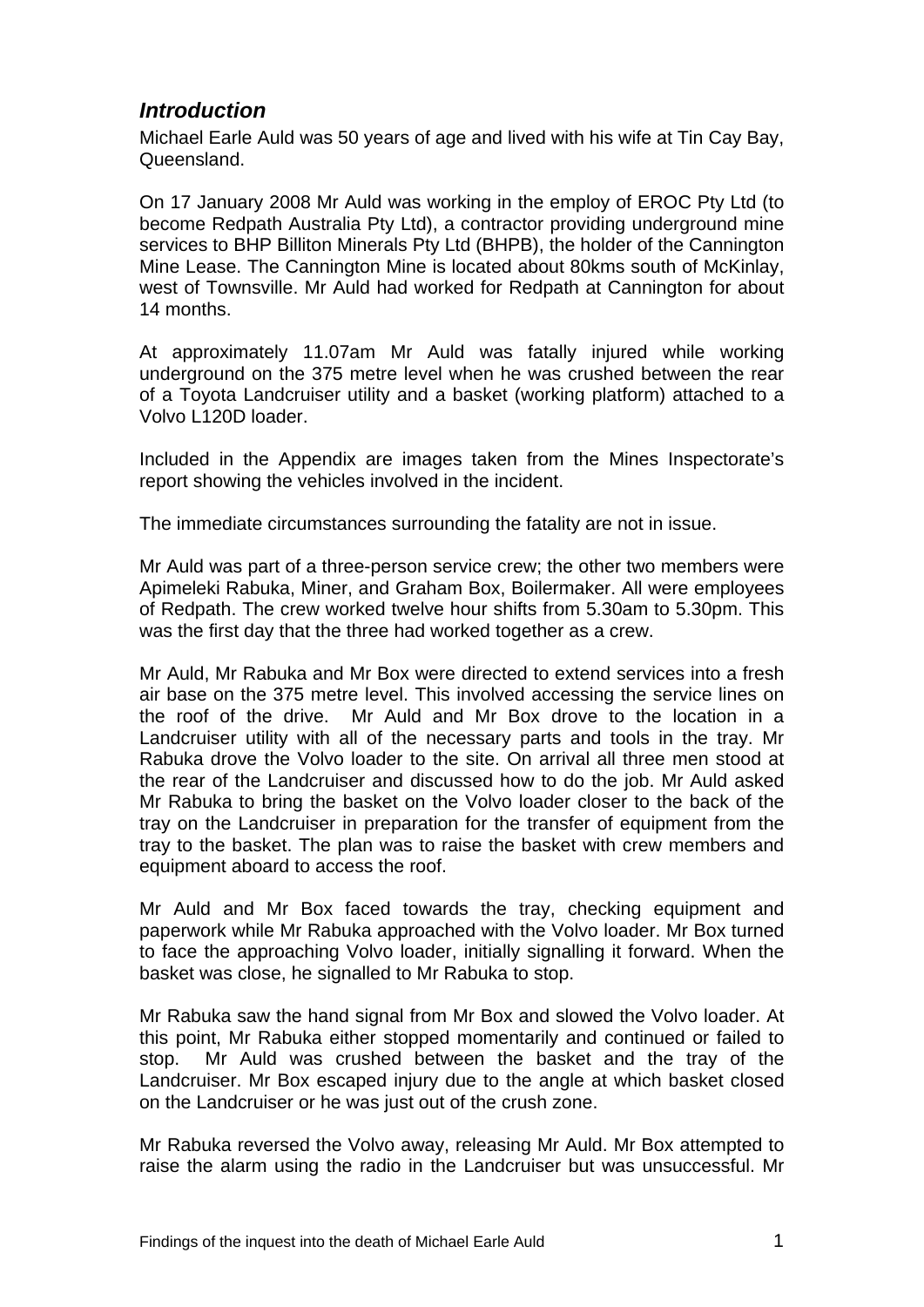Auld walked to the passenger side of the Landcruiser and seated himself inside. He asked Mr Box to take him the surface. Mr Box drove the Landcruiser towards the decline. On arriving at the fresh air chamber on the same level, Mr Box saw a loader operator and sought his assistance. That operator called in the emergency using the radio in his loader. Mr Box supported the head of Mr Auld who had lost consciousness but was still breathing. An emergency response was initiated and an ambulance dispatched from the surface with a nurse to retrieve Mr Auld. In the meantime, other personnel removed Mr Auld from the Landcruiser and started CPR and EAR until the ambulance arrived. A defibrillator was attached to Mr Auld. He was administered oxygen therapy and adrenalin. On assessment of his condition and in consultation with the Royal Flying Doctor Service (RFDS), Mr Auld was relocated to the Medical Centre on the surface. He arrived at approximately noon. Oxygen therapy and CPR continued. The RFDS arrived at Cannington Mine at about 1 pm and Dr Murphy immediately assessed Mr Auld. He was found deceased and further resuscitation effort was futile.

An autopsy was conducted and confirmed that Mr Auld died due to crush injuries sustained to the abdomen and chest.

#### *Coroners Role*

I am required to make findings about who died, when the person died, where the person died, what caused the person's death (the medical cause of death) and how the person died. Most of the required findings can be made on the available information. The question of how Mr Auld died requires more detailed consideration. In pursuing this course, I am mindful that a Coroner is precluded from including in the findings any statement or comment that a person is or may be guilty of an offence or civilly liable for something (s.45(5) and s.46(3) of the Coroners Act 2003).

In addition to the required findings, I am mindful that a Coroner may, whenever appropriate, comment on anything connected with a death investigated at an inquest that relates to public health or safety and ways to prevent deaths from happening in similar circumstances in the future.

#### *Matters Not In Issue*

A multi-agency investigation was initiated into the circumstances surrounding this fatality. A Mines Inspectorate investigation culminated in a report that provided the foundation for discussions during the directions hearing, about what matters required further investigation at this hearing.

The first issue and obvious issue is why the Volvo loader failed to stop before crushing Mr Auld? A number of possible contributory factors were investigated and excluded.

Redpath owned the Volvo loader. A comprehensive mechanical inspection was conducted and found the Loader was in good serviceable condition with only minor defects. The service and park brakes were fully operational. I am satisfied no mechanical defect contributed to the incident.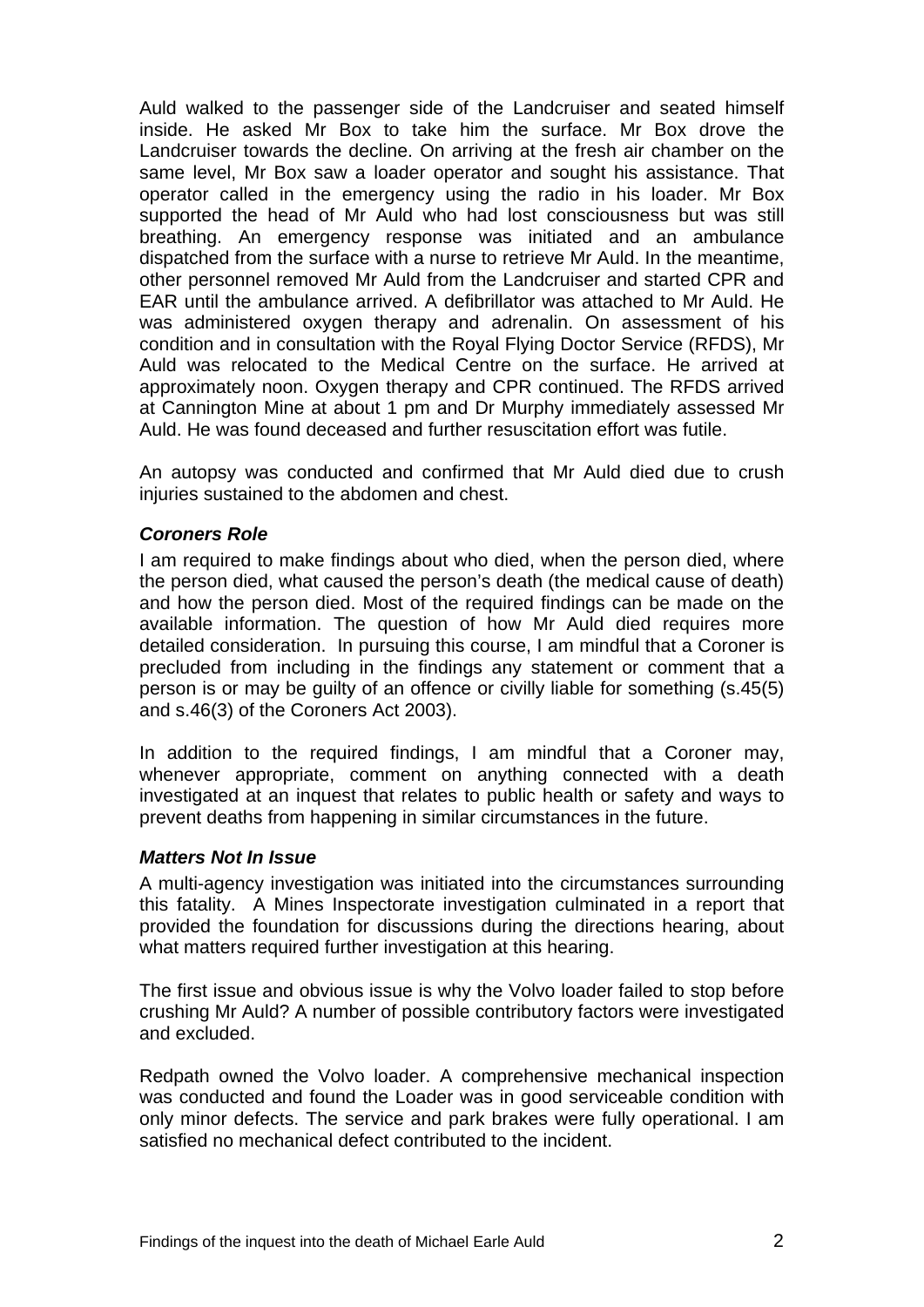Mr Rabuka received inductions and training relevant to his employment. He completed generic surface and underground inductions related to mining as well as underground and surface inductions specific to Cannington Mine. He was trained and assessed as competent to operate the Volvo loader, having completed his training on 3 December 2007. He logged 73 hours of operational experience on the Volvo loader under training. Mr Rabuka's training records were reviewed and all of the requisite core competencies were addressed. The training package he underwent was comprehensive. A number of witnesses gave evidence that since he was ticketed in the operation of the Volvo loader, he demonstrated competence in normal operations. Mr Rabuka was aware of the basic give way rule in relation to pedestrians. The task he was asked to perform was well within the competencies for which he was qualified.

Mr Rabuka had the benefit of adequate lighting from the Volvo loader and saw Mr Box without any difficulty. He saw and understood his hand signals.

The scene was flat and level. There is no suggestion that the surface on which the Volvo loader was operating might have contributed to the incident.

There are a number of possible explanations for why the Volvo loader failed to stop.

Mr Rabuka may have made an error of judgement in the timely application of the service brake. Another possibility is that he attempted to apply the service brake but his foot bridged the service brake and differential lock cover that protruded from the floor, impeding or hindering access to, or the application of pressure on the service brake. Another possibility raised on the evidence is that Mr Rabuka applied the brake and simultaneously rose to stand in the cabin. Although he momentarily stopped the Volvo loader, on standing the pressure on the service brake released and it continued forward. Each of these explanations might be characterised as an error in the operation of the Volvo loader.

On 4 June 2010 Mr Rabuka was convicted and sentenced in the Magistrates Court of Townsville for a breach of s.31 of the Mining and Quarrying Safety and Health Act 1999, for failing to ensure the risk of injury to Mr Auld was kept at an acceptable level. Industrial Magistrate Smith found his failure to keep a proper lookout and poor judgement in the application of the brakes was responsible for the death of Mr Auld. I am not bound by that decision in this inquest. However, I have reviewed the transcript of that proceeding and all of the evidence gathered for this inquest. I came to the preliminary view that a different outcome was unlikely and that re-examining that issue was unlikely to lead to a better understanding of the nature of the error Mr Rabuka made. I was also mindful that the incident had a profound affect on Mr Rabuka and that further questioning of his actions was likely to have an adverse affect. I advised the parties, including Mr Rabuka, of my preliminary views during a directions hearing. No submissions were received to the contrary. Finally, the intended focus of the inquest was primarily to develop a better understanding of how the safety of Mr Auld was managed at an operational and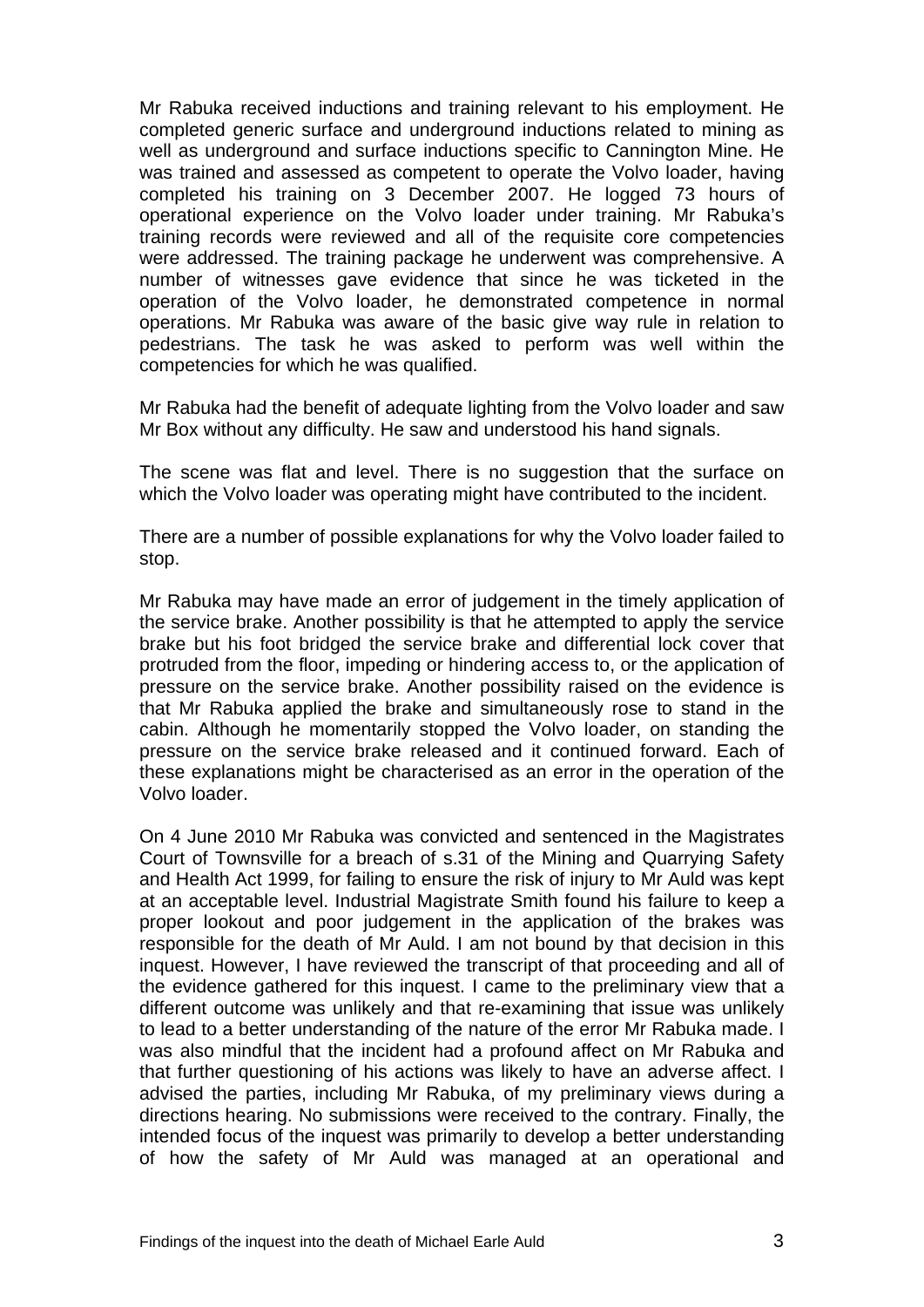organisational level and whether the lessons to be learnt were fully explored. Thus the focus was on safety management and not individual responsibility.

Another issue considered was the quality of radio communications.

When the incident occurred, Mr Box was unable to make radio contact with the surface or control room to transmit his emergency call. While two way radio works effectively on the surface, it is far less effective underground as radio waves are unable to penetrate rock within drives or levels. A 'leaky feeder system' with wire acting as an antennae run through the mine was used to overcome this problem. However, from time to time, black spots developed where the leaky feeder system did not operate effectively. Standard procedure was for workers to report communication issues to mine control and technicians were dispatched to repair the black spot. The cause of communications failures were such things as broken lines due to firing or failed boosters requiring replacement. There was an ongoing repair and maintenance program for the leaky feeder infrastructure. There was evidence that Managers had no hesitation in shutting down operations if there was any major interference with radio communications. One occasion was reported when all mining was stopped for 45 minutes until a repair was completed.

A number of witnesses have addressed the issue of radio communications' in their material. I am satisfied that the radio infrastructure and equipment as well as its maintenance and repair programs are of a high standard. The operating procedures and training provided to mines personnel are also of a high standard.

However, there were limitations to what was achievable. The drive (tunnel) where this crew was working was relatively new. It was about 6 months old and about 40m long. All services had not been installed including the leaky feeder cable. Mr Seymour, the supervisor for this crew, said radio communications to and from this location was known as 'not great'.

Although there was a delay in activating an emergency response, in the context of the injuries sustained and the longer timeline before higher level medical assistance arrived at the mine site; the comparatively minor delay was of no consequence to the prospect of survival for Mr Auld.

#### *Matters Requiring Further Investigation*

To understand the approach I have taken to identifying the matters requiring further investigation, a basic understanding of some aspects of safety management would help the reader.

Most routine work tasks in mines are subject to safe working procedures which may take the form of a Safe Working Instruction (SWI). This approach focussed on a particular activity or task. The activity is risk assessed to identify any hazards and to decide on what control measures to use to reduce the risk of injury to an acceptable level. In the case of mobile equipment, it is risk assessed to identify any hazards including those associated with its various uses and to decide what control measures to use to reduce the risk of injury to an acceptable level. This approach focuses on the object and its use.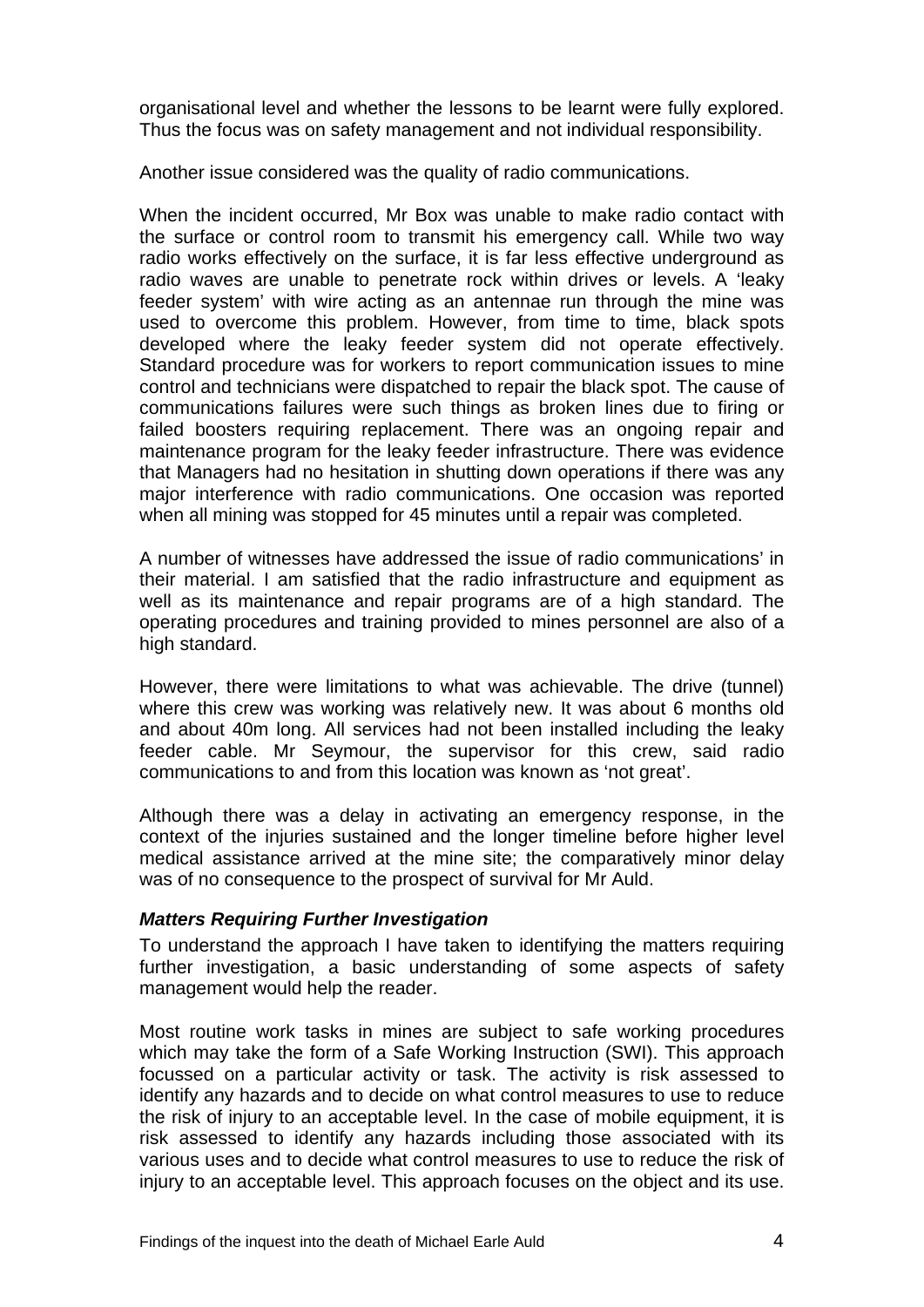Once safe working procedures are devised and documented, workers are trained on the procedures until competent, and compliance with those procedures is enforced through adequate supervision. There may be recurrent training to ensure competencies are maintained and to train workers on any changes to safe working procedures.

Not every routine task requires a safe working procedure. The normal approach is to prioritise higher risk activities.

Not every routine task can be performed in the same manner, perhaps due to differences in the physical setting at the work site. There also remains the need to address non-routine tasks. In these circumstances, it is common to have in place a requirement for a risk assessment before starting a task to identify hazards not addressed in a relevant safe working procedure or to develop from scratch a safe way of performing the task. In the former situation, an informal risk assessment such as a Take 5 Assessment might be done. In the latter situation, the risk assessment might take a more formal and sophisticated approach of a Job Safety Analysis.

Safety is not all about the existence, effectiveness and compliance with safe working procedures within a safety management system. There is an overlay of safety awareness and culture that permeates every organisation and is influential in influencing safety outcomes. Safety culture is often defined in a pragmatic manner as, "The way we do things around here". Complacency can arise from the constant repetition of similar tasks without experiencing harm. Complacency is not the conscious adoption of a cavalier, care free or less caring attitude. The apparent absence of risk at an individual level can collectively permeate an organisation.

There is another challenge for safety managers. Some academics and practitioners in the field of safety management suggest excessive proceduralisation is conducive to forgetting, neglecting and avoiding everything that has not been formalised.

In a 1991 published study about safety rules in the Dutch railways, a survey of workers revealed only 3 per cent used the rules book often, and almost 50 per cent never; 47 per cent found them not always realistic, 29 per cent thought they were used only to point the finger of blame, 95 per cent thought that if you kept to the rules, the work could never be completed in time, 79 per cent that there were too many rules, 70 per cent that they were too complicated and 77 per cent that they were sometimes contradictory. Similar studies were conducted in different industry settings since that study with similar results (Trapping Safety into Rules, Bieder and Bourrier, 2013).

There is also a tendency to comply with prescriptive detail of procedures without thought that can be counter-productive to safety awareness. Typically, safety managers settle on a blended or hybrid approach. Safe working procedures are developed and implemented in the context of a safety management system with programs directed to developing a culture of risk/safety awareness.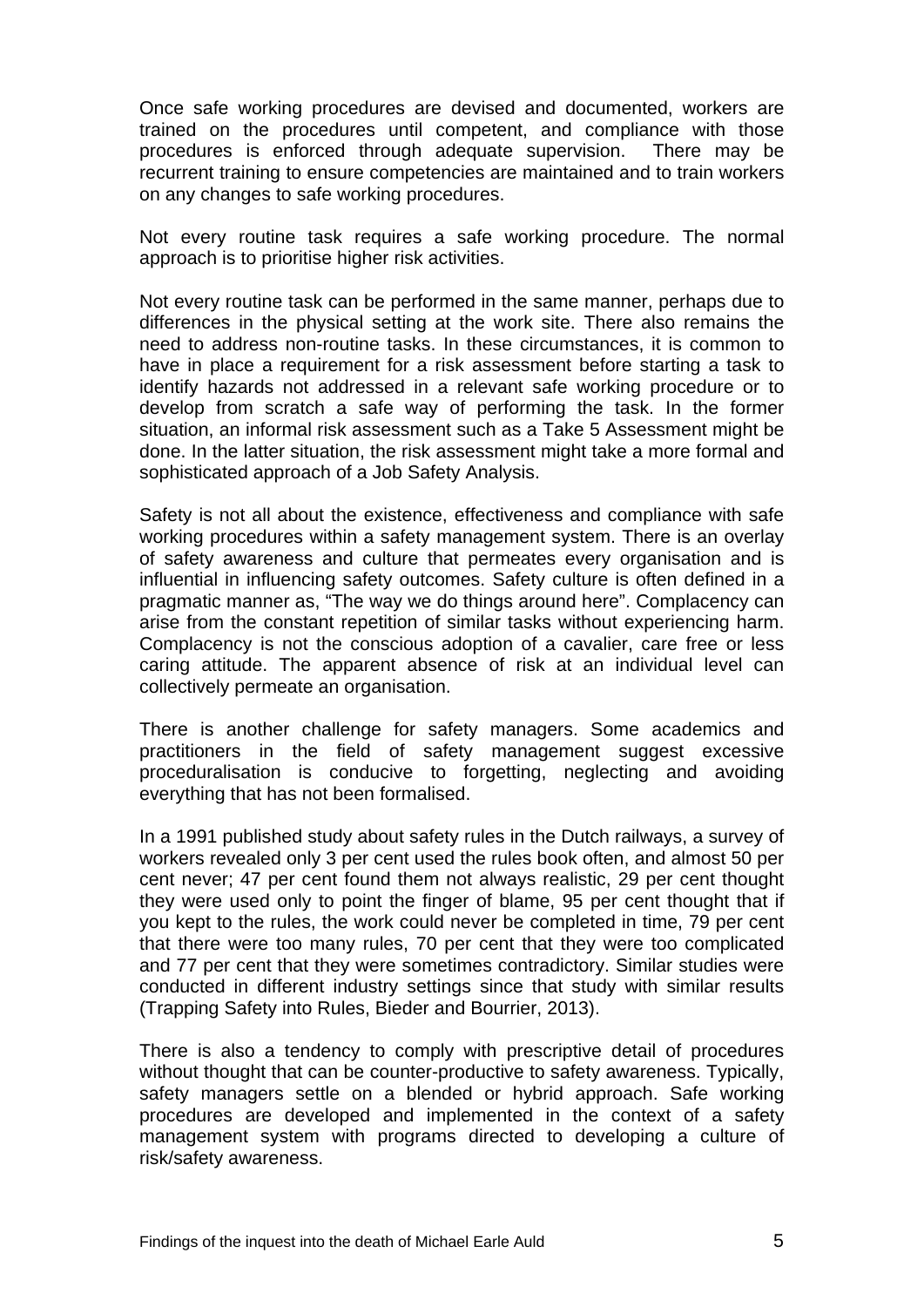A disturbing feature that caught my attention and was ultimately influential in my decision to convene an inquest was the initial impression that at least 2 of the 3 workers involved in this incident did not appreciate the potential for a crush injury. Mr Box might have appreciated that potential at the last moment. This raised the following questions in my mind:

- What were safe working procedures relevant to the circumstances in which Mr Auld was killed?
- How effective were those procedures?
- What remedial action was taken?
- Have the lessons to be learnt been fully explored?

I am mindful that my approach starts with the hazard, framed by the circumstances of the death, and work backwards to the appropriate control measures. Clearly, that approach involves the benefit of hindsight. In contrast, the approach of safety managers responsible for the development of safe working procedures attempt to proactively identify all hazards and then select appropriate controls measures. Although every effort might be made to maximise the identification of hazards, there will be gaps. Similarly, many broad strategies may be used to manage a specific hazard; some are likely to be more effective than others. Many strategies overlap. With the growing complexity of safety management systems, gaps emerge that were not immediately apparent. In the event of an incident and with the benefit of hindsight, gaps or shortcoming can appear obvious.

#### *Roles and Responsibilities for Safety*

BHPB was the operator of Cannington Mine and contracted Redpath to supply underground mines services inclusive of plant and labour. At the time of incident, Mr Shane Johnson was the Developmental Superintendent with BHPB responsible for overseeing and prioritising the work allocated to Redpath. Mr Seymour was one of two supervisors for Redpath responsible for supervising the service crews. It was Mr Seymour who allocated the task to Mr Auld, Mr Rabuka and Mr Box to install the T piece to the air line that morning.

Mr Seymour provided a statement in which he reported that Redpath applied the safety policies and procedures of BHPB unless there was no coverage of the activity in which Redpath was involved. In that event, the policies and procedures of Redpath applied. Mr Seymour reported that Redpath had access to BHPB's intranet on which all policies and procedures were maintained. He was notified by email alert of any changes.

An example of this approach relates to the Volvo loader. When it was introduced to Cannington, BHPB operated a CAT fleet. Therefore, Redpath was required to undertake a major risk assessment specific on the Volvo loader. However, BHPB had procedures in place for the installation and repair of air and water services with which Redpath was required to comply.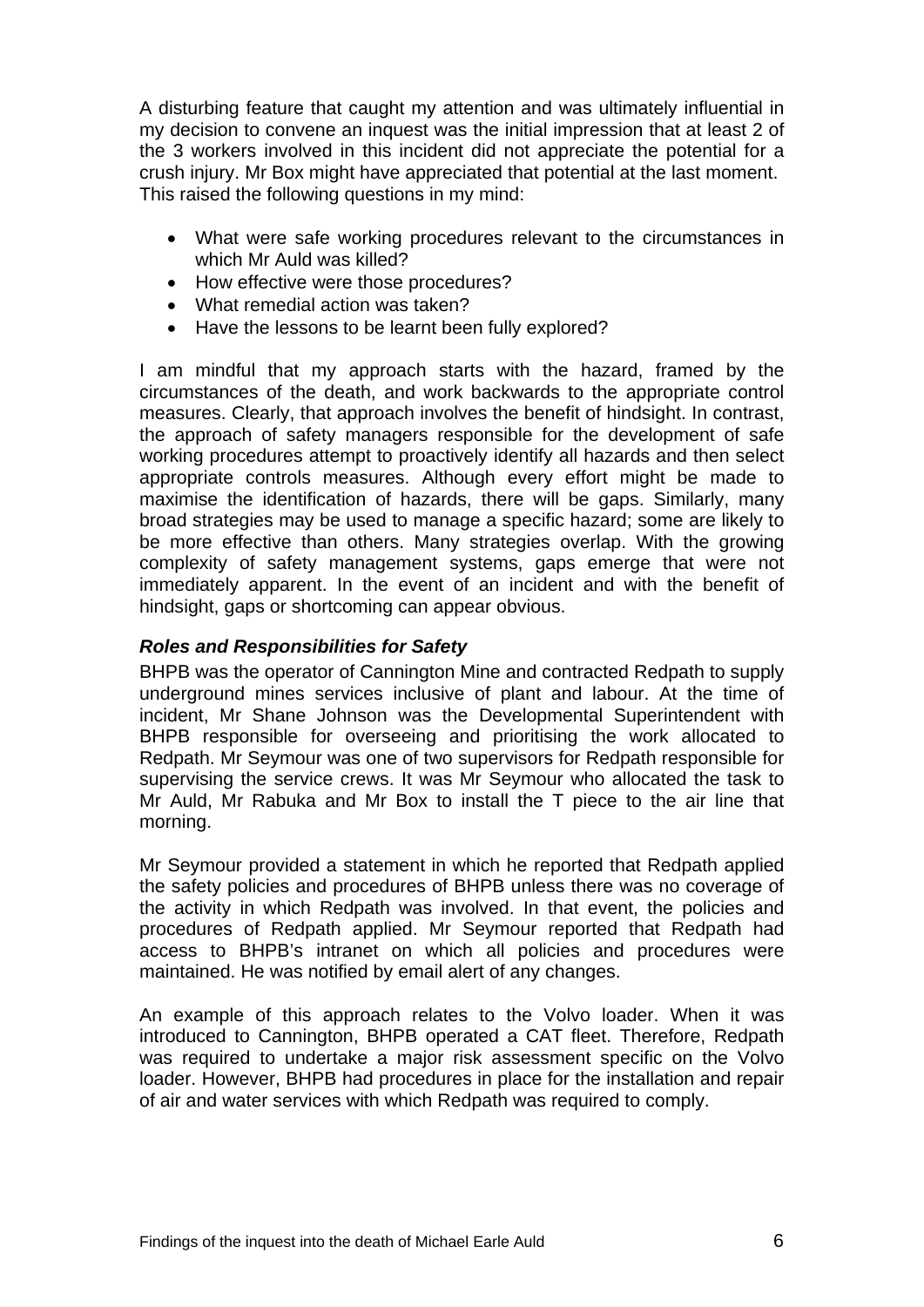#### *Hazard Identification, Control Measures and Safety Awareness*

It is important to record that BHPB and Redpath each had a safety management system in place. However, it is not necessary for me to review and map out the nature, extent and effectiveness of the safety management systems. The approach that I have taken is to focus on the nature of the incident, the specific hazard implicated, and the control measures relevant to that hazard in the context of those safety management systems.

What were the relevant safe working procedures?

Mr Seymour, as did most of the managers at Redpath, characterised the hazard involved in the death of Mr Auld as a crush zone. Mr Seymour was not aware of any written policy or procedures about one vehicle being moved towards the other. He said experience suggested the Landcruiser should be taken to the IT and not the other way around. This appeared to be based on the capacity of the Landcruiser for more subtle or finer movements compared to the Loader.

Mr Tim Westendorf was the Health, Safety, Environment and Training Superintendent with Redpath at Cannington up until one month before this incident. He then transferred to another mining project with Redpath. Mr Westendorf characterised the hazard as a crush zone and while he could not recall if it was in writing in any policies or procedures, in his view it was well understood throughout industry that you do not stand between a moving object and a hard surface.

Mr Westendorf referred to the *Major Equipment Risk Assessment for the Operation of the Volvo L120 Front End Loader on the Cannington Mine Site*. The stated objectives of the risk assessment was to identify risks associated with the machine relative to the intended operation and recommend controls or barriers that can be put in place to bring these risks to an acceptable level. The methodology used was a typical risk assessment process involving defining activities and sub activities, identifying the risks and hazards associated with those activities, assessing the risk, identifying proposed controls and formulating contingency plans. The risk assessment was documented in the form of a schedule with a separate row identifying an activity, its principal hazards and the control measures (at a strategic level).

At item numbered 34, the activity identified was 'Tramming up and down grades'. Various hazards were identified, for example, 'Runaway' and 'Rollover'. In respect of each, numerous controls are identified. Relevant to 'Runaway' was Operator Training, Machinery Design, Preventative Maintenance, Periodic Brake Testing etc. One of the hazards of Tramming was 'Collision with Pedestrian' where following controls were identified:

Operator Training Machinery design Preventative maintenance Periodic brake testing Pre start checks Seat Belts Flashing Lights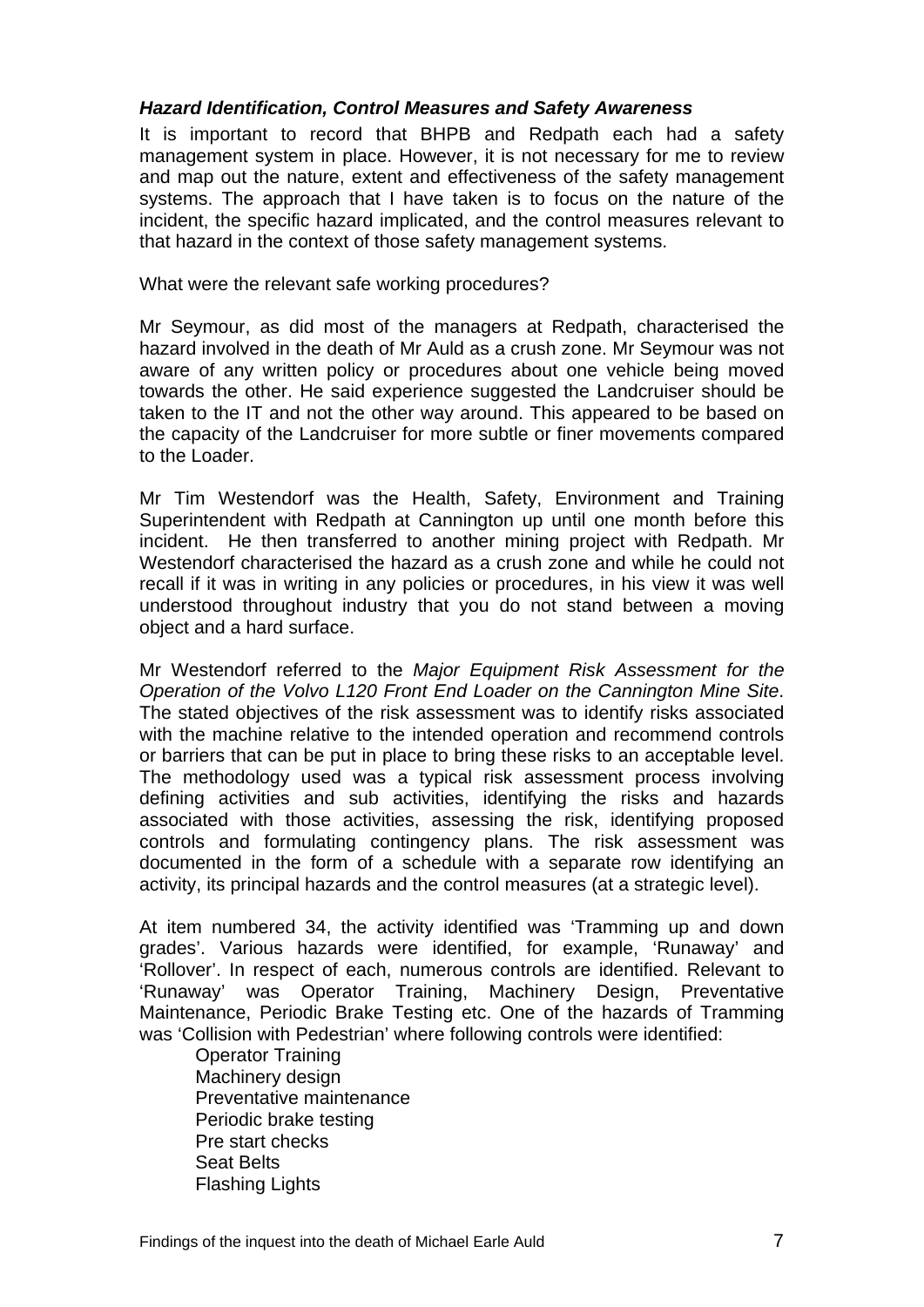Radio Communications Mine Traffic Rules Active Policing Policy High activity pedestrian areas well illuminated High visibility clothing Induction training Mine design

At item numbered 35, the activity identified was 'Operating Underground'. Amongst the hazards identified was 'Collision with Pedestrian' and the list of controls was identical to that listed for item 34.

At item numbered 38, the activity identified was "Injury to personnel - fall from L120' and the risk assessment contemplates 'Personnel injury falling from cage'. The controls were 'approved cage' and 'work at height policy'. Later at item 44, various hazards associated with use of a cage (a form of working platform) were canvassed including 'falling objects from cage', 'personnel falling from cage', and 'tipping of personnel from the cage'.

Some of the control measures listed in the Risk Assessment referred to matters covered in the safe working procedures of BHPB. For example, Mine Traffic Rules. Other control measures involved programs that Redpath conducted, for example, operator training. Some like induction involved both Redpath and BHPB.

Some effort was made to take me to sections within the manufacturers operations manual for the Loader relevant to the potential for a crush injury and associated warnings. That document was included in the operator training program. However, any such references were not prominent. Further, they appeared in a different operational setting. Finally, those references did not address the need for training of others working in close proximity to the Loader.

The procedures dealing with Mine Traffic Rules are also written in a manner that suggests a traffic management context such as mobile equipment passing pedestrians in a drive or decline. While a literal interpretation of pedestrian might suggest it covers people standing, walking around and interacting with mobile equipment and working with an operator to perform a joint task; the language used suggests a broader traffic context.

I do accept that the broad thrust of all training that workers underwent about traffic rules carried with it an overriding theme which might appear obvious; mobile equipment operating in close proximity to people gives rise to the risk of a crush injury.

During an exchange with Counsel, it was put to Mr Westendorf that the Traffic Rules provided no assistance in guiding the service crew about the hazards associated with the loader approaching the Landcruiser while people were between. His response was not clear (through no fault of Mr Westendorf). However, the point remains. Most of the safe working procedures embodying those rules essentially say that mobile equipment must give way to people.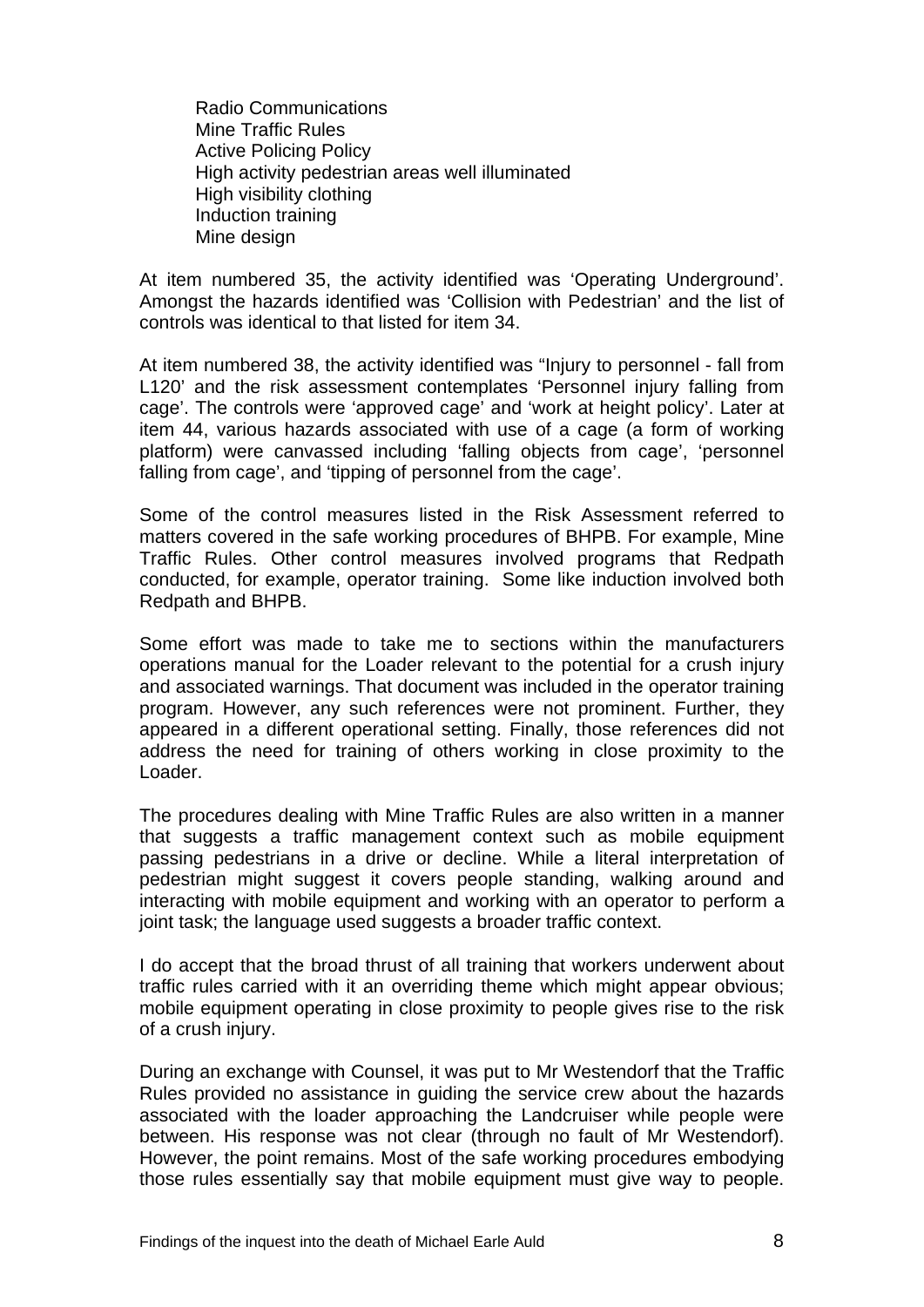However, in this instance, the loader was moving forward in response to a signal from a team member. It is this exact situation that the safe working procedures did not address.

The SWI for Installation and Repair of Air and Water Services is a BHPB created document. The format comprises a schedule with three columns, the first identifies various tasks, the second column expands on the steps to be performed for that task and the third column lists key points relevant to safety. Symbols are used in the last column to emphasize warnings, caution and danger. Some steps make reference to other SWI's such as 'Working in a Basket at Heights' and 'Underground Isolation, Tagging and Lockout'.

In a section that addressed the equipment needed at the top of the schedule, there was reference to an IT Carrier and Basket. In the first task, Prepare Gear, the second step was: Pre start IT Carrier and check basket according to SWI-UG0036C Working in a Basket at Height. The third step was: 'Load basket with materials required for the job leaving as much clear space as possible in the basket'. The key point was: 'Examine basket and ensure guardrails and gate are in good condition and that the gate locks in the closed position'.

There was no reference to a task or step of moving vehicle closer to effect a transfer of tools and other equipment into the basket. I strongly suspect the SWI was written on the premise that material relevant to the operation of mobile equipment was included in its own safe working or operating procedure.

Therefore, the SWI did not offer any guidance relevant to this hazard.

The issue of safety awareness also arises.

Mr Seymore reported on the Take 5 program in which all employees were trained and participated. Before any job was started, the crew would conduct a Take 5 assessment to identify any hazards associated with the work task and how the crew planned to manage those hazards. This service crew completed a Take 5 assessment before starting this job. A copy of the Take 5 assessment was admitted into evidence and a copy is included in the Appendix. It is sufficient to note that Mr Westendorf and Mr Christie accepted that the quality of the assessment (on a scale of high, medium or low) was low. The expectation was that on selecting the nature of the hazards (marked with a tick), the controls to be used would be noted. Although the note is brief, little correlation appears between the hazards selected and the control measures noted.

#### *Remedial Action - BHPB*

Mr Ed Cooney started at Cannington with BHPB as Deputy Mine Manager on 1 April 2008. Shortly after he started, the procedure for an exclusion zone was introduced and rolled out to all mining crews. His statement attaches the relevant underground procedures applicable to the operation of mobile equipment prior to the change as well as after the change. The then existing procedures were extensive but focused on traffic management by prescribing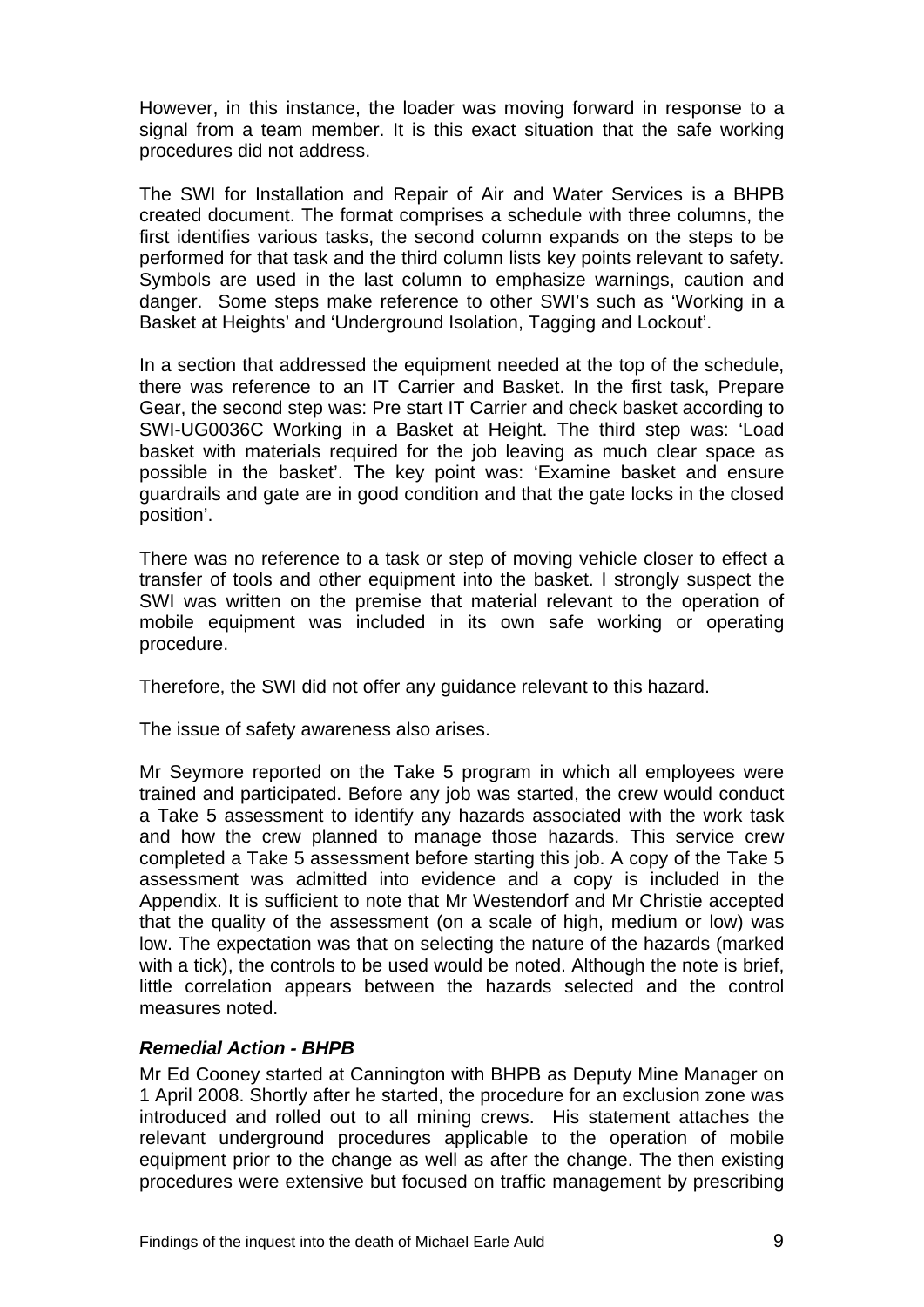give way rules between pedestrians and mobile machinery. The new procedure's address workers in the vicinity of and working with mobile machinery. Section 4.1.7 of the Procedure dealing with Underground Mobile Equipment provides:

Normal give way rules apply at all times when mobile equipment is being trammed from one location to another.

However when mobile equipment is being used to undertake operational tasks (e.g. hanging vent, loading supplies into IT baskets, mucking operations etc) then a 10 metre exclusion zone where practicable (as described below) applies for all pedestrian activity.



An exclusion zone exists for all pedestrians who are not directly involved in the operational activities of mobile equipment.

Where people need to work on foot within the 10 metre exclusion zone and are not in line of site with the operator then a dedicated observer must be in place.

The observer and workers on foot must position themselves so as to not be in the line of travel of the mobile equipment.

They must remain in constant communication with the mobile equipment operator; the worker, and/or observer must be in line of site of the mobile equipment operator. An observer must be in place if the worker is not in the operator's line of site.

Where a dedicated observer is not present any pedestrians entering the Exclusion Zone on foot must:

• Make positive communication with the operator of the machine, via radio communication or cap lamp signal.

• The machine operator must lower all implements to the ground and apply the park brake and not perform any operations whilst people are in the 10 metre Exclusion Zone, however the machine may remain running.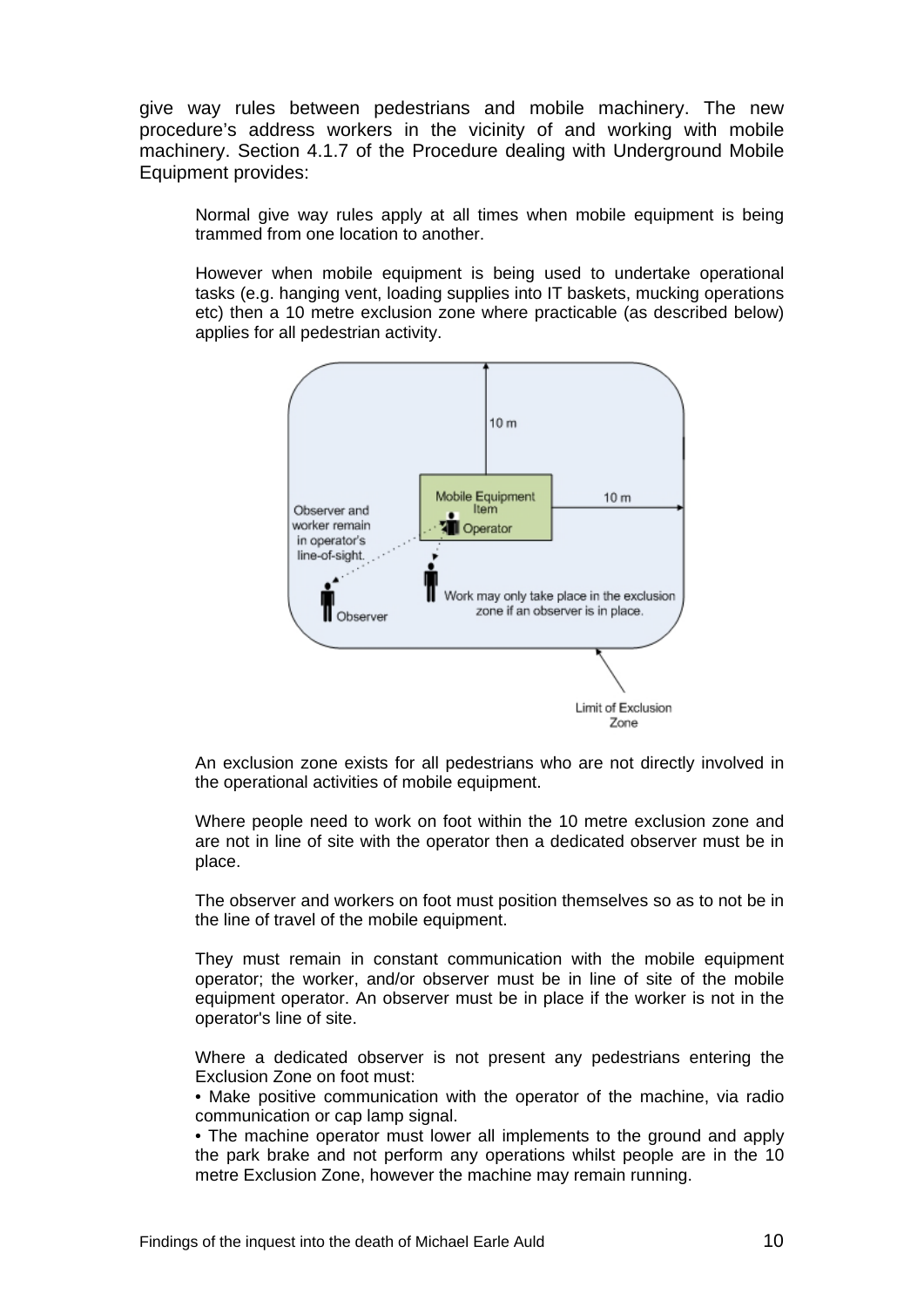The procedure is incorporated into induction and training programs (including IT training) and is also subject to in-field monitoring and enforcement.

It may be argued that an application of the 10m exclusion zone to the present circumstances might not have changed the outcome. The important requirement for persons not to place themselves in the line of travel might just as readily been overlooked. However, to my mind that ignores the real prospect that education and training, together with enforcement by Supervisor, will raise safety awareness particular about the potential for crush injury within the exclusion zone.

Ms Jane Moss was the current Head of Health Safety Environment and Community at Cannington at the time of the hearing. She holds tertiary qualifications in health and safety and started her career with BHP as a graduate. She has considerable mining industry experience. The evidence of Ms Moss was based on a review of all records and reports relevant to the incident. She described the safety management standards of BHPH at the time of the incident as very prescriptive with strict adherence to its operational requirements demanded of all employees and contractors. While this approach continues, Ms Moss emphasized a maturing in safety management was underway at the time of this incident that involved a cultural shift with greater effort on integrating the risk management processes with heightened awareness of safety within the workforce. Ms Moss reported that BHPB implemented the Better Attitudes Toward Safety (BATS) program, as well as a Zero Harm culture program.

Mr Shane Fielding, the Project Superintendent at Cannington Mine, provided extensive information about BHPB's investment in exploring the extent to which Proximity Detection Systems (PDS) might work as a higher order control measure to reduce the risk of injury. The basic concept is that workers wear active tags that will be detected by vehicle mounted readers alerting an operator to the proximity of a person on foot. Technical difficulties have been experienced. There have been hardware and software changes. Presently, PDS is not effective within the inner zone (within 10m). However, efforts and investment in the program is continuing.

BHPB had a comprehensive safety management system at Cannington and a large volume of material was placed before me relevant to its effectiveness. The senior managers and safety professionals at Cannington mine demonstrated a genuine and serious commitment to safety. Understandably, they sought to persuade me, by reference to the depth, breadth and sophistication of the system, that it was very effective. It is also clear that following this incident; there was considerable introspection and reflection. It must be borne in mind that a safety management system is essentially a risk management system. Even the most effective of such systems will not result in a risk free environment, particularly in a high-risk environment like mining. The fact that a fatal incident happened and opportunities for improvement were identified, even to the extent that new control measure might have substantially reduced the risk of death in similar circumstances, is not a basis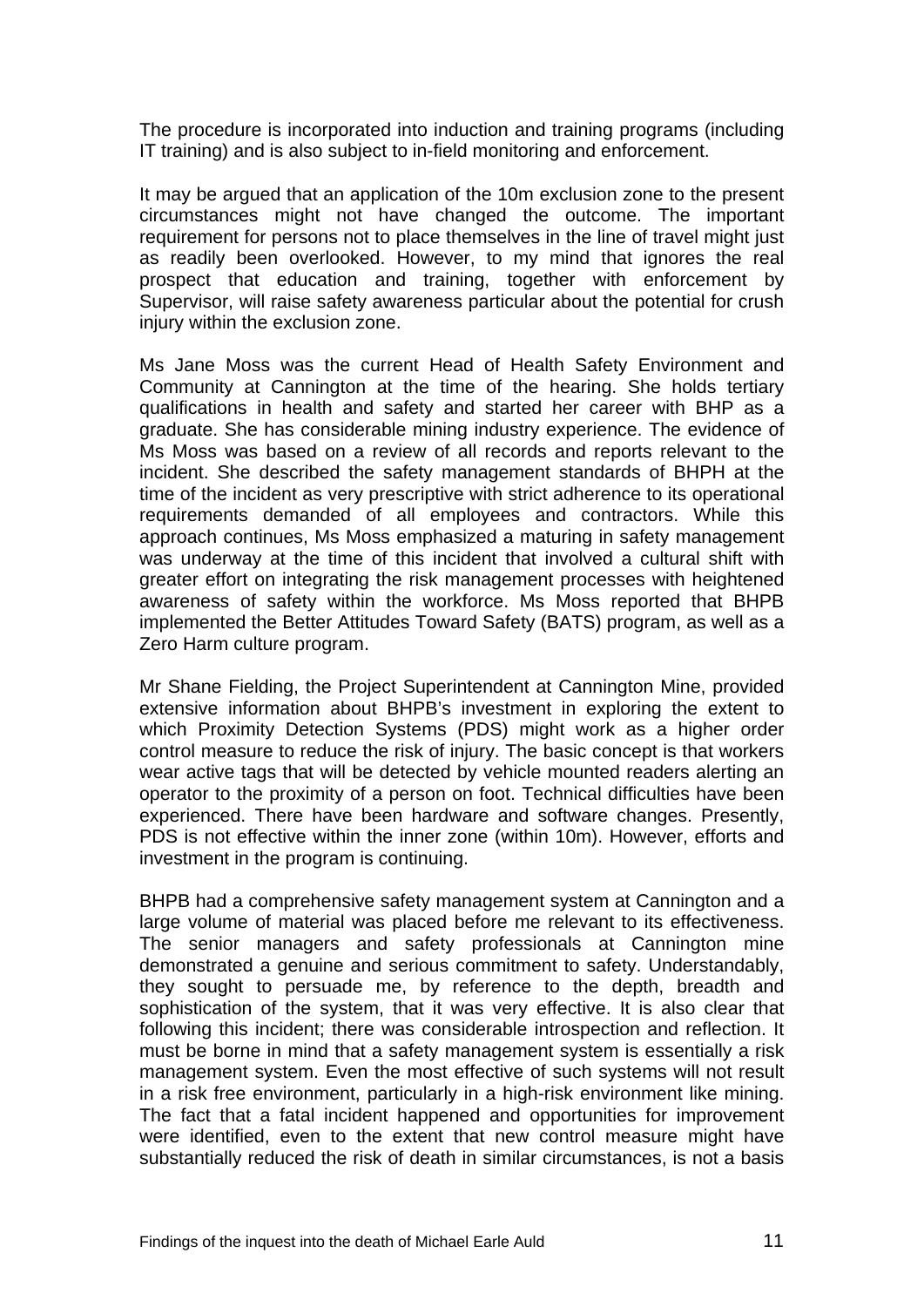for adverse comment, or finding about the effectiveness of the safety management system.

I am satisfied that BHPB has fully explored the lessons to be learnt and reasonable exhausted all opportunities for improvement.

#### *Remedial Action - Redpath*

Mr Westendorf reported on his review of the 10m exclusion introduced shortly after the incident. The requirement was introduced throughout all Redpath operations in Australia.

Mr Graeme Christie was the Health, Safety, Environment and Quality Manager for Repath responsible Australia-wide for the management of health and safety. He reviewed the circumstances of this incident and how safety was managed as between BHPB and Redpath. He reported that in June 2011 and following amendment to the mining legislation requiring a single safety management system within a mine, work started on incorporating the Redpath safety management system into BHPB's system.

Mr Christie reported on the remedial action taken immediately after this death. There were toolbox meetings with employees within 7 days to ensure that the Landcruiser was moved to the IT to facilitate the transfer of equipment. Crews were trained in conducting a Job Safety Analysis (JSA) and directed to complete a JSA for each job. The JSA requirement applied for 3 months. They were collected and reviewed to review all hazards associated with work tasks and to review the adequacy of existing safe working procedures and to identify the need for new ones. Immediate efforts were also made through safety presentations to reinforce the need for greater safety awareness around the operation of mobile equipment.

On 8 February 2008 a risk assessment was undertaken at Cannington into the interaction of pedestrians and vehicular traffic that resulting in a recommendation for a 10m exclusion zone at the front and rear of loaders, a requirement that the Landcruiser be moved to the loader, and the development of a safe working instruction. The recommendations of the risk assessment were ultimately incorporated into BHPB's safety management system.

Mr Christie considered the remedial action taken had improved safety at Cannington. However, he recognised complacency was a challenge. In an endeavour to address complacency, Redpath undertook the following:

- Throughout late 2009 and early 2010 Redpath engaged Kim Hughes and Ken Judge ( Captain and Coach) to conduct presentations entitled Good to Great and Team Work regarding personal choices and behaviors for successful teams at all of its project sites, including Cannington Mine.
- In May 2010 a BA-SIC (Behavioural Attitude Safe Individual Consequences) presentation was conducted at the Mine; and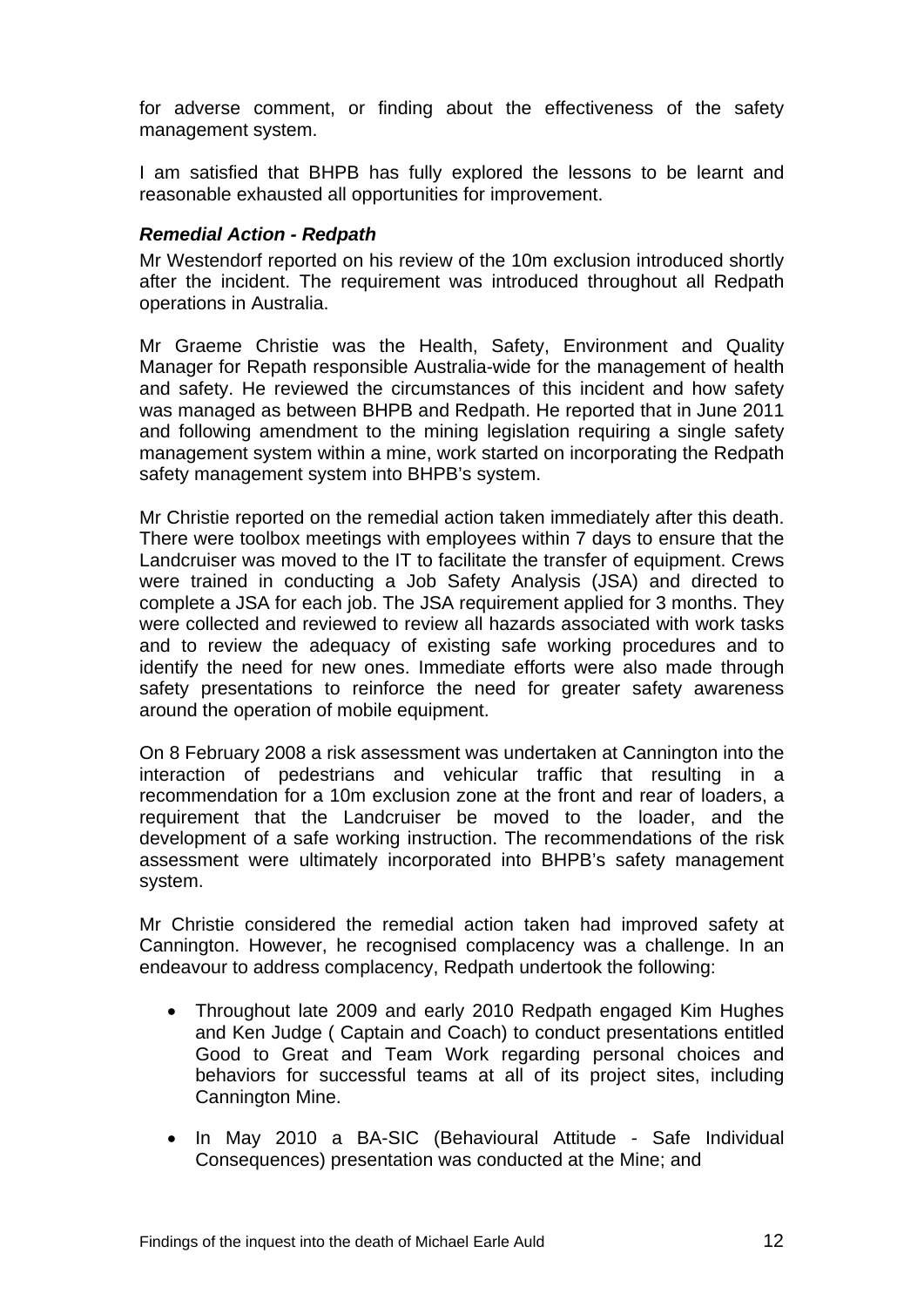A presentation in June 2012 by Helen Fitzroy called "Just a Number", which is about Helen's story of living life without her husband and raising her two children after her husband was killed while working in the mining industry. The purpose of this presentation was specifically to re-focus employee's attention on ensuring that they return home after each and every shift.

It is apparent that with the incorporation of Redpaths safety management system into the BHPB safety management system, Redpath acknowledges the challenge is complacency and has shifted the focus of its contribution to safety to awareness raising and the development of a better safety culture.

# *Findings required by s. 45*

| <b>Identity of the deceased -</b> Michael Earle Auld |                                                                       |
|------------------------------------------------------|-----------------------------------------------------------------------|
| Place of death $-$                                   | Cannington Mine, McKinlay, Qld                                        |
| Date of death-                                       | 17 January 2008                                                       |
| Cause of death $-$                                   | 1(a) Multiple injuries, due to<br>(b) crush injury to abdomen & chest |

### **How he died** –

- 1. On 17 January 2008 Mr Auld was working underground as a member of a three person service crew at Cannington Mine preparing to start work on an extension of air services. He was standing at the rear of a Toyota utility with his back to an approach loader operated by another crew member. The plan was to transfer tools and other equipment into the basket on the loader to gain access to the roof of the drive where the existing air line finished.
- 2. A third crew member was directed the loader operator forward. However, on signalling to stop, the loader continued and crushed Mr Auld between the loader basket and the tray of the utility. He later died from those injuries.
- 3. While BHP Billiton, the mine operator, and Redpath, the mining contractor and employer of Mr Auld, had in place safe working procedures that addressed the potential for injury to pedestrians in the vicinity of mobile equipment in the context of traffic management, those procedures did not descend to the level of detail to address persons working with and in close proximity to mobile equipment.
- 4. While both organisations had reasonably effective safety management systems, they identified opportunities for improvement at a procedural and organisational level. More detailed safe working procedures were developed and implemented imposing a 10m-exclusion zone with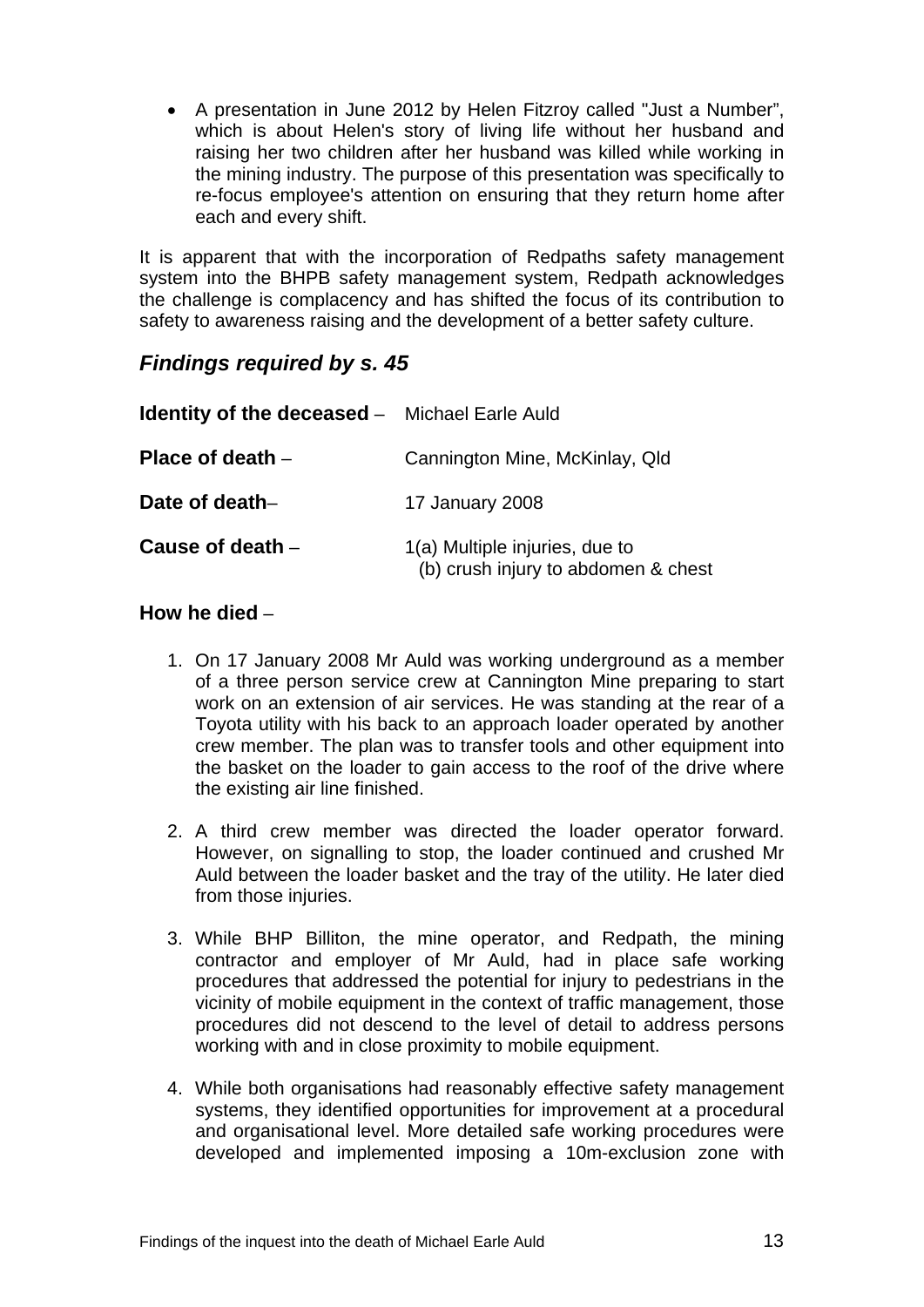specific safety precautions for those working within that zone. In particular, no person to enter or remain in the line of movement.

- 5. Further, both organisations have implemented programs aimed at improving and maintaining safety awareness.
- 6. I am satisfied that all lessons to be learnt were fully explored and all opportunities for improvement were fully identified and implemented.
- 7. Accordingly, I have no recommendations.

I close the inquest.

Vriestli

Kevin Priestly **Coroner** CAIRNS 26 August 2013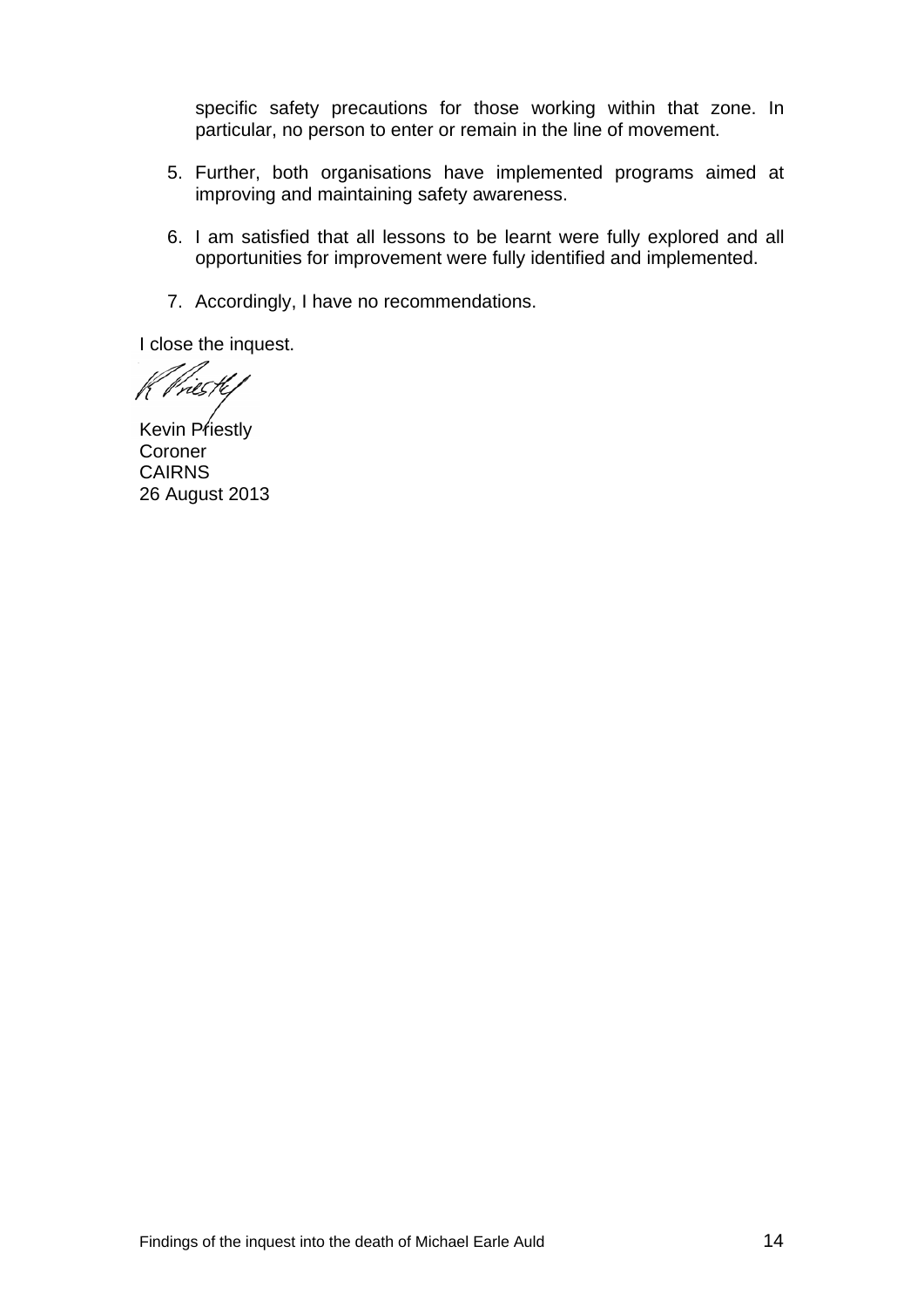# **Appendix to Findings**



The rear of the Landcruiser



The front of the working platform attached to the Volvo Loader at the rear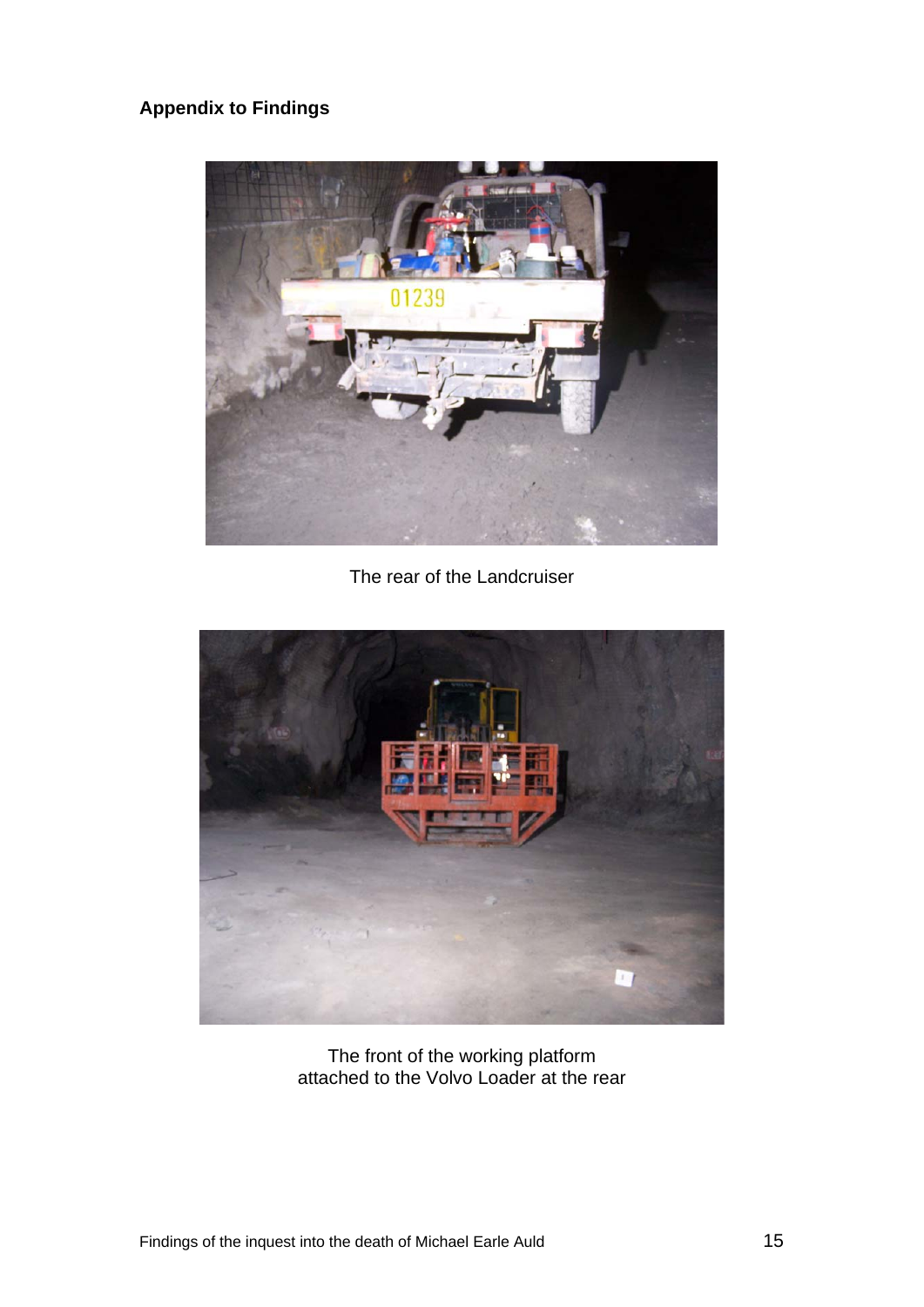

The loader with the attached work platform positioned adjacent to the rear tray of the Landcruiser



The valves, fitting and tools in the tray of the Landcruiser to be transferred to the work platform